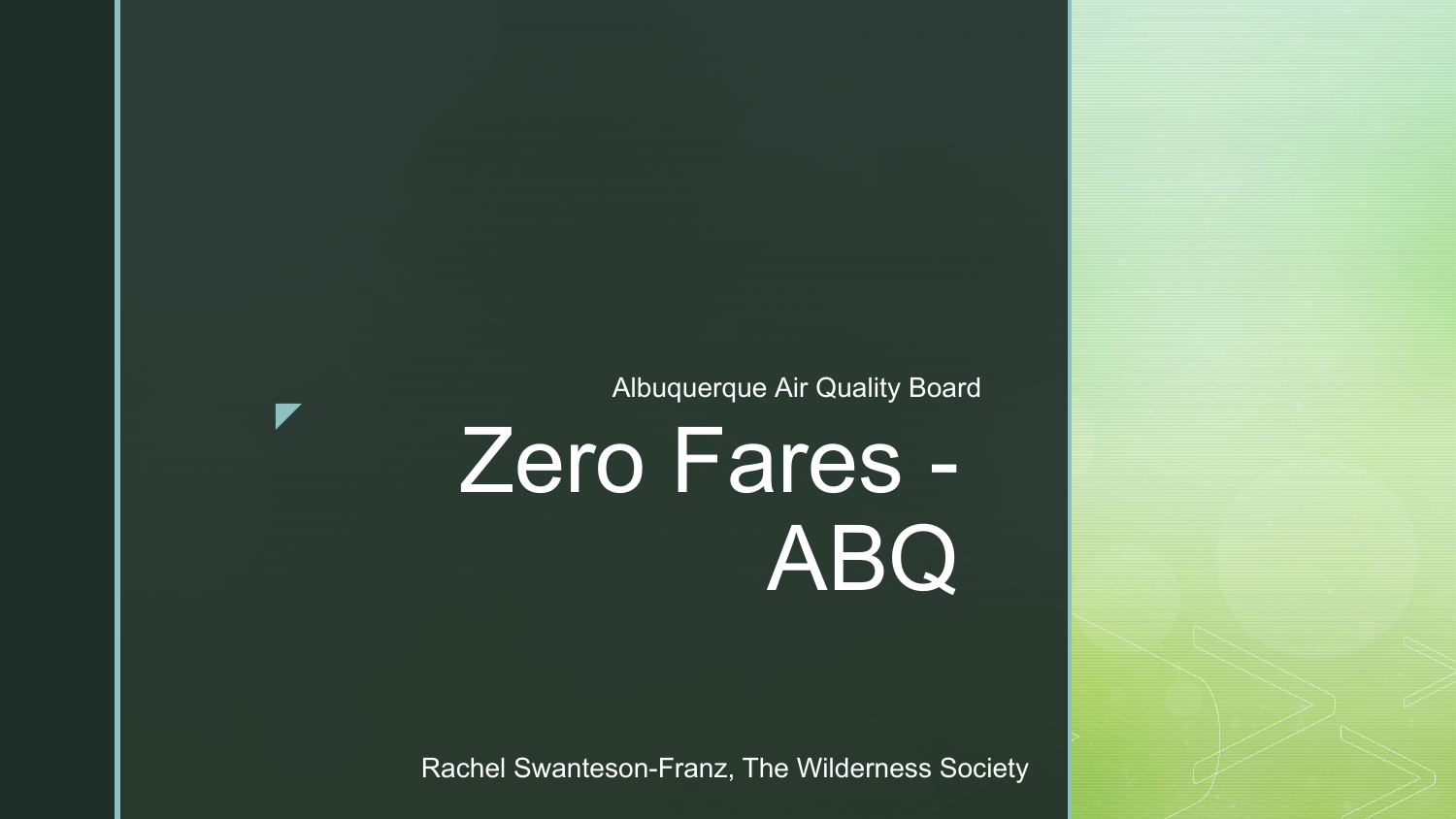## Timeline of Zero Fares - ABQ

- 2017 Community Organizers begin asking about free fares
- 2018 Together For Brothers completes [Health Impact Assessment](http://nmhep.org/resources/hia-reports/t4b/:%7E:text=Together%20for%20Brothers%20(T4B)%2C,impacts%20of%20the%20City%20of)
- 2019 Youth 18 and under ride the bus for free in the summer
- 2020 COVID halts fare collection on some routes

▼

- Spring 2021 Mayor announces seniors 60+, veterans and students 25 and younger can ride the bus for free
- Spring 2021 City Council votes to include \$3 million of GF to Transit for Zero Fares for All
- **Fall 2021 City Council votes to have 2022 Zero Fare Pilot**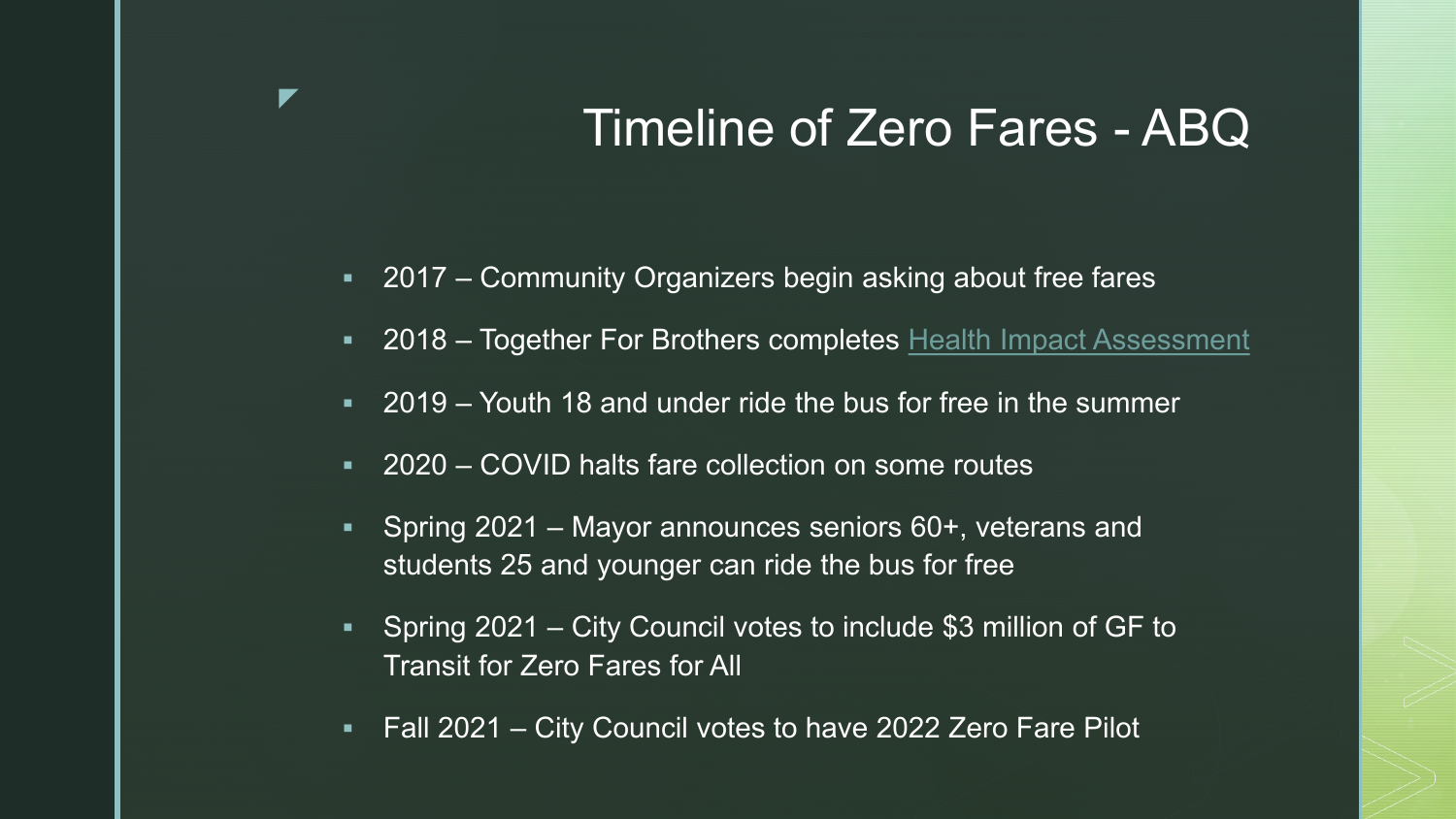## Why Is Zero Fares Important?

- Removes monetary barrier for transit dependent folks, low- income populations and communities of color.
	- 85% of all transit riders have an income of <35k

▼

- 33% of all transit riders have an income of <10k
- **Encourages choice riders to utilize public transit and [helps boost local GDP](https://www.apta.com/wp-content/uploads/APTA-Economic-Impact-Public-Transit-2020.pdf)** 
	- 50% of all ABQRide trips were for work or shopping
- Can help reduce the 47% of carbon emissions from surface travel in ABQ
- Can help increase access to recreation and active living for ABQ Residents